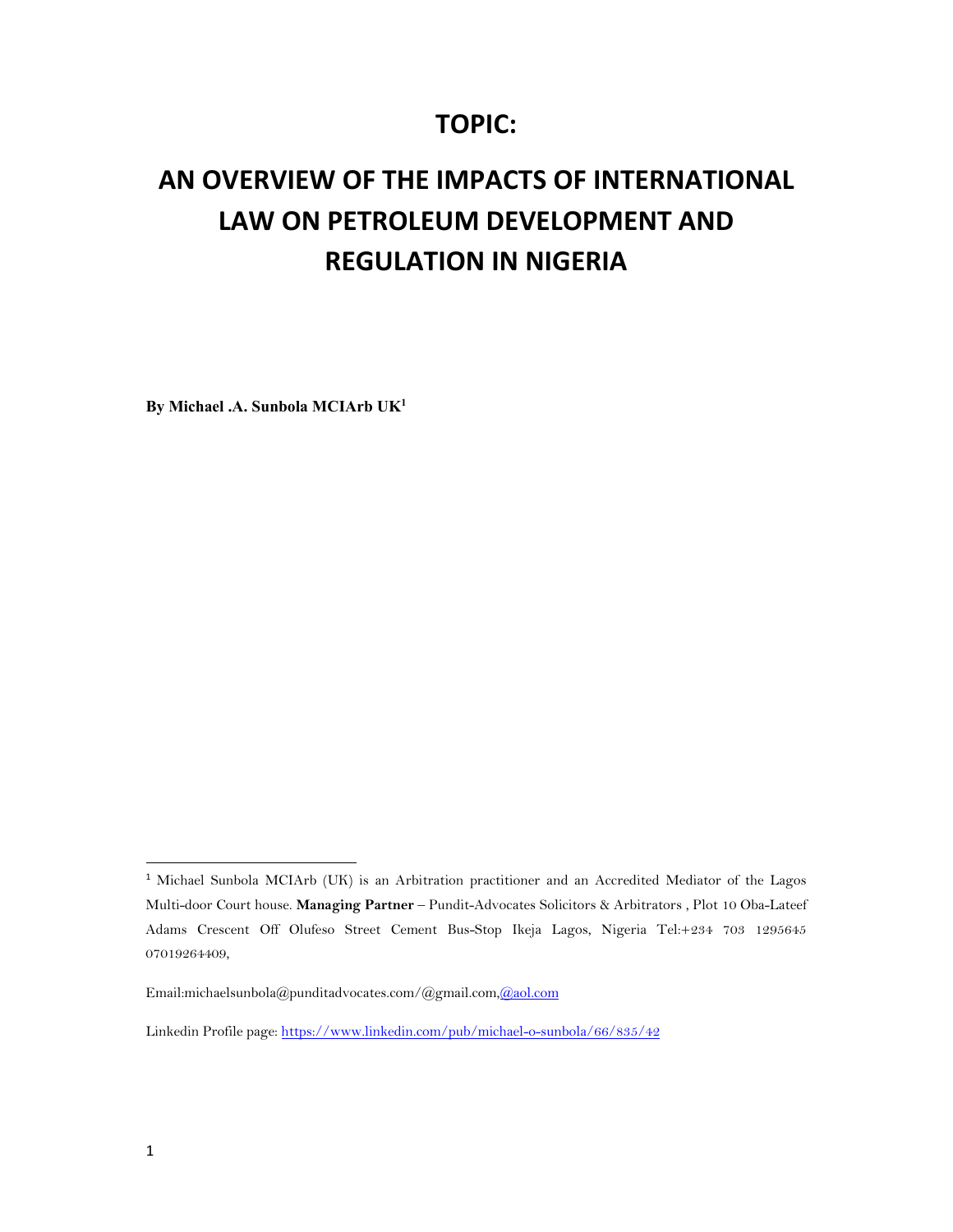### **Abstract:**

*Nigeria without doubt has experienced a considerable amount of development in its petroleum sector since the inception of its exploration activities by foreign oil companies from 1908 till date. International law of cause played a significant role in the said development by providing the requisite legal framework to regulate the oil industry at inception to establish the sovereignty of Nigeria over its natural resources; ensure stability within states and peaceful co-existence. This paper will therefore critically trace and examine the influence international law on the development of Nigerian oil sector and how such influence has affected our local legislation on regulation of the oil and gas sector in Nigeria.* 

### **TABLE OF CONTENTS**

- **1.** Introduction
- 2. Petroleum Development in Nigeria

3. The Influence of International law on the Source and Growth of Nigerian Petroleum Law

- 4. International Law in the Nigerian Petroleum Industry
	- 4.1. The Petroleum Act 1960
	- 4.2. Organisation of Petroleum Exporting Countries.
	- 4.3 Extent of Off-Shore Areas Covered by Nigerian Law
	- 4.3.1 Exclusive Economic Zone Act

4.3.2 Territorial Waters Act

- 4.3.3 African Charter on Human and Peoples' Right
- 5. Conclusion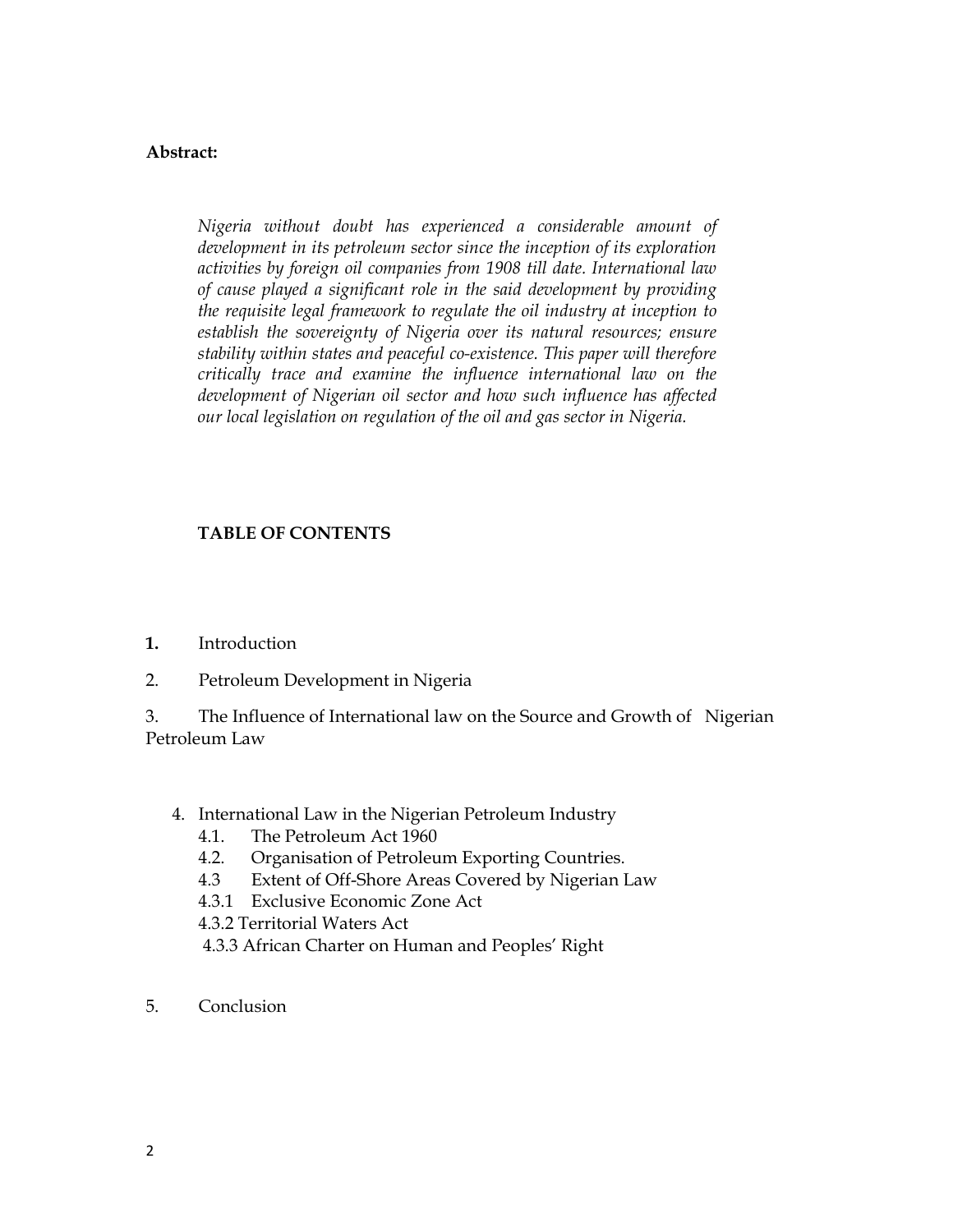#### **INTRODUCTION**

The Nigerian economy despite the recent shortfall in the international oil price is heavily dependent on the petroleum industry. Nigeria as a country cannot survive without the foreign exchange earnings from its oil export. In other words the petroleum industry in Nigeria accounts for about 90% foreign exchange earnings and consequently a major cause of strife and political intrigues arising from appropriate sharing formula. International law has brought immense contribution to develop and as well regulate the petroleum industry, thus, making Nigeria a signatory to various international bodies and conventions on pollution, resource control and respect to human rights.

In describing the impact of international law on the development and regulation of the petroleum industry in Nigeria, it necessary to understand what international law is in order to fully appreciate its impact to this topic.

Traditionally, international law consists of rules and principles governing the relations and dealings of nations with each other, though recently, the scope of international law has been redefined to include relations between states and individuals, and relations between international organizations.

Under Nigerian law, an international law or treaty becomes binding when it has been incorporated as forming part of the municipal law by an Act of the National Assembly. Also, such International Law principles become enforceable in Nigeria, only to the extent that it has been incorporated by a local legislation or locally enacted. Until passed into law, such treaties or principles have no force of law and their provisions are not justiciable in Nigerian courts.

### **CHAPTER 2**

### **PETROLEUM DEVELOPMENT IN NIGERIA**

The development of the Nigerian petroleum scene opened as far back as 1908, when a German company, the Nigerian Bitumen Corporation, was attracted to what is now known as the south-western Nigerian Tar Sand deposit. After World War 1, Shell-D'Arcy, a consortium of Shell and Royal Dutch, resumed oil exploration in 1937, this time in Owerri, on the northern frame of the Niger Delta. On June 5, 1956, after drilling 28 wells and 25 core holes, all dry, the new operator, Shell-BP, struck oil at Oloibiri in what is now Bayelsa State.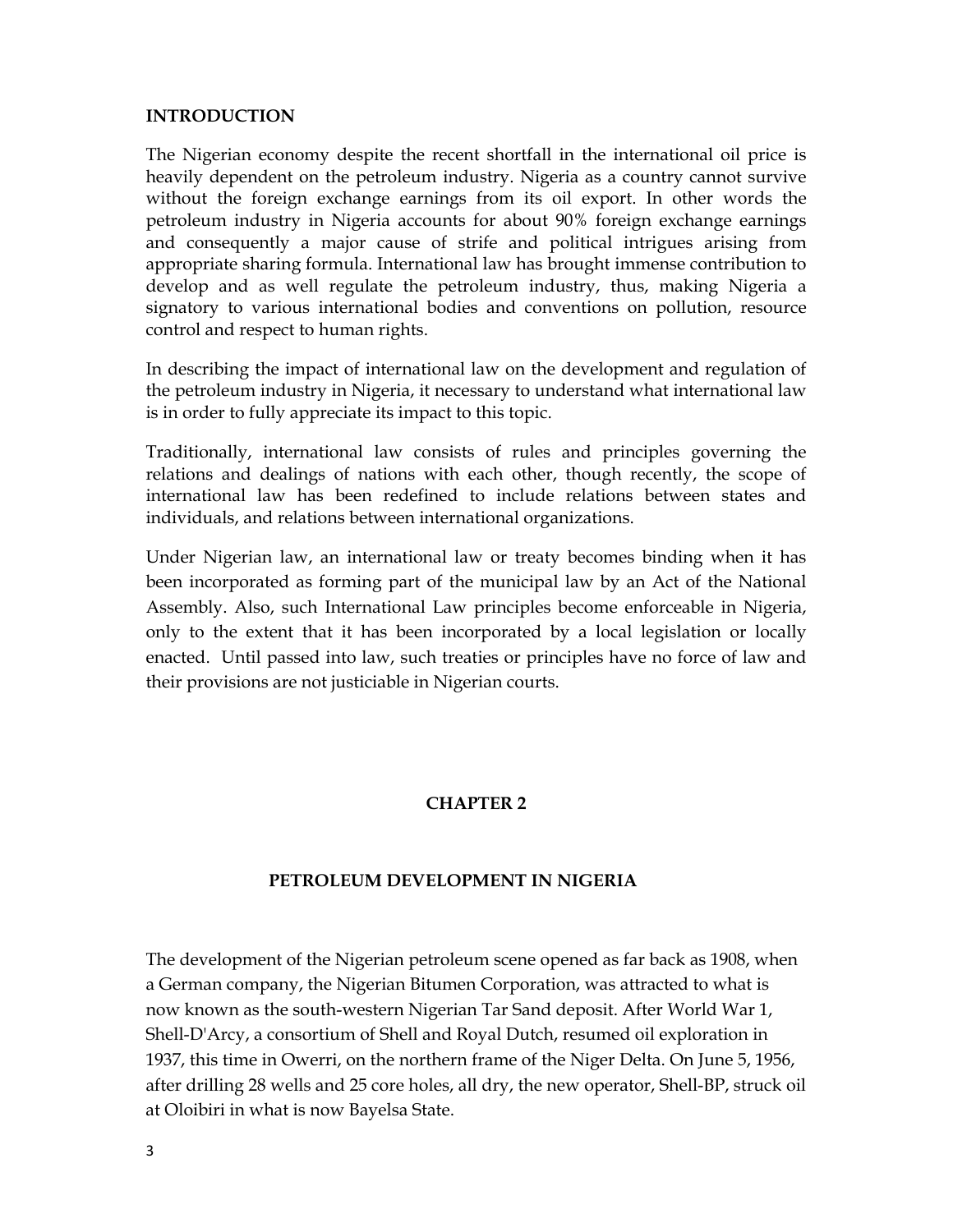Thenceforth, the Niger Delta became Nigeria's bumper scene of feverish exploration and production. From an initial output of 5,100 barrels per day in 1956, the nation steadily rose to the sixth position on the production chart of the Organisation of Petroleum Exporting Countries. By the mid-1970s Shell, the leading producer had exceeded the one million barrels a day production mark.

After over three decades during which the oil industry was dominated by foreign companies, a private indigenous oil company, Consolidated Oil, recorded its first discovery, Bella - 1, in 1991. Since 1992, following the release of new concessions in the Niger Delta to indigenous exploration and production companies, the number of indigenous companies has increased to 12. So far, out of some 870 oil fields discovered in Nigeria, only 120 fields are currently producing. Most of the fields are not producing because the country has to abide by OPEC's production quota of 1.8 million barrels per day to Nigeria. Violence in the oil-producing communities has also disrupted production, causing the shut-up of most land and swamp wells. Production is sustained by offshore fields.

A major boost in crude production was the coming on stream of Mobil's Oso Condensate Project. Discovered in 1967 by the then Mobil Exploration Nigeria Inc., the predecessor of Mobil Producing Nigeria Unlimited. The Oso field holds a gigantic reserve of 500 million barrels of recoverable condensate, the Oso field is located in the NNPC/Mobil Joint Venture Oil Mining Lease No. 70, some 35 km offshore of Akwa lbom State in the eastern delta. Joint venture finance agreement to develop the Oso in field was concluded in April 1991, after long and complex negotiations and detailed investigation.

Nigeria became a member of the Organization of Petroleum Exporting Countries (OPEC) in 1971. And according to its statute, the principal goal is the determination of the best means for safeguarding their interests, individually and collectively; devising ways and means of ensuring the stabilization of prices in international oil markets with a view to eliminating harmful and unnecessary fluctuations; giving due regard at all times to the interests of the producing nations and to the necessity of securing a steady income to the producing countries; an efficient, economic and regular supply of petroleum to consuming nations, and a fair return on their capital to those investing in the petroleum industry

It was at this point that Nigeria began to take a firmer control of its oil and gas resources in line with the practice of the other members of OPEC.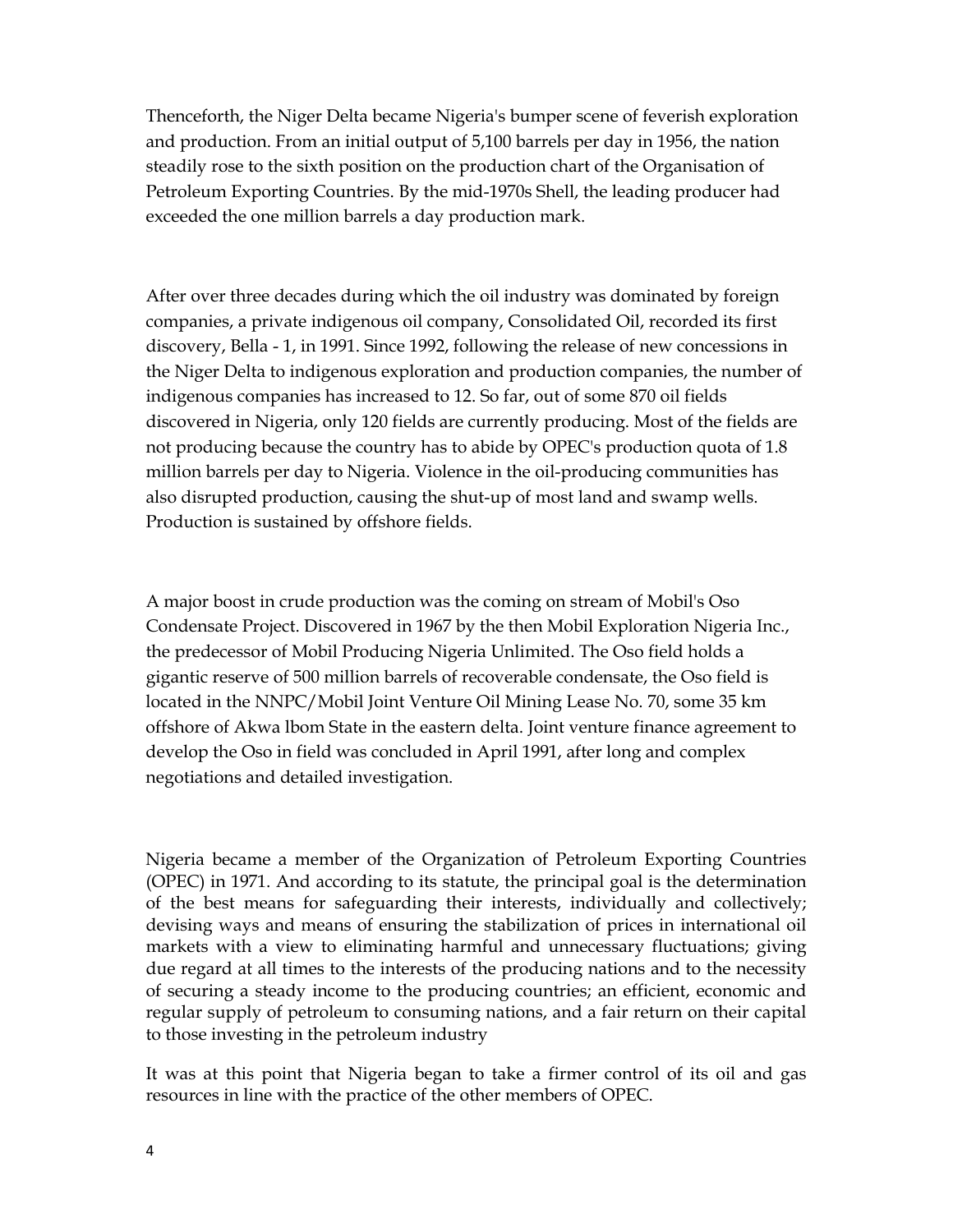This period witnessed the emergence of National Oil Companies (NOCs) across OPEC member countries, with the sole objective of monitoring the stake of the oil‐ producing countries in the exploitation of the resource. Whereas in some OPEC member countries the NOCs took direct control of production operations, in Nigeria, the Multinational Oil Companies (MNOCs) were allowed to continue with such operations under Joint Operating Agreements (JOA) which clearly specified the respective stakes of the companies and the Government of Nigeria in the ventures.

The JOA takes the form of a partnership between the joint venture partners. The Agreement states the participatory interest of each of the partners and also it designates one of the partners as the operator of the venture. In Nigeria, the NNPC represents the interest of the government in the joint ventures, whereas the respective MNOCs operate the different ventures with varying participatory interests. The JOA oversees the relationship between the parties, including budget approval and supervision, crude oil lifting and sale in proportion to equity, and funding by the partners. In addition to the JOA, a Memorandum of Understanding (MOU) is also incorporated. The MOU governs the manner in which revenues from the venture are shared between the partners, including payment of taxes, royalties and industry margin. The income derived from the operation is also shared in proportion to the equity interests of the parties to the venture, with each party bearing the cost of its royalty and tax obligations in the same proportion. Allocations are also made from the revenue to take care of operating and technical costs.

This period also witnessed the arrival on the scene of other MNOCs such as Gulf Oil and Texaco (now ChevronTexaco), Elf Petroleum (now Total), Mobil (now ExxonMobil), and Agip in addition to Shell, which was already playing a dominant role in the industry. These other companies were also operating under JOAs with NNPC, with varying percentages of stakes in their respective acreages. To date, the above companies constitute the major players in Nigeria's oil industry, with Shell accounting for a just little less than 50% of Nigeria's total daily production, which currently stands at about 2.4 million barrels of oil per day. JOAs are also still dominant in the oil industry in Nigeria, accounting for over 90% of total oil and gas production in Nigeria today.

Some of the constraints associated with the JOA include poor funding, due mainly to the imbalance in the financial capacity of the different joint venture partners, especially the government which has other pressures on its resources, leading often to reduction in operations and consequential loss in revenue. JOA is also constrained by allegations of gold plating of operating costs by the non‐operators of the venture, which often leads to mutual suspicion between the parties, and the rather unfair distribution of revenues, especially in the situation of upsides from high oil prices. Additionally, the Operator also faces peculiar challenges in Nigeria such as the need to meet the incessant demands by oil producing communities for development programmes in their areas; demands which could lead to disruptions in operations from time to time. With the expansion of the Nigerian oil and gas industry, acreages started being allocated in the shallow and deep offshore areas, and this introduced the need for a different regime, as it brought its own unique challenges in terms of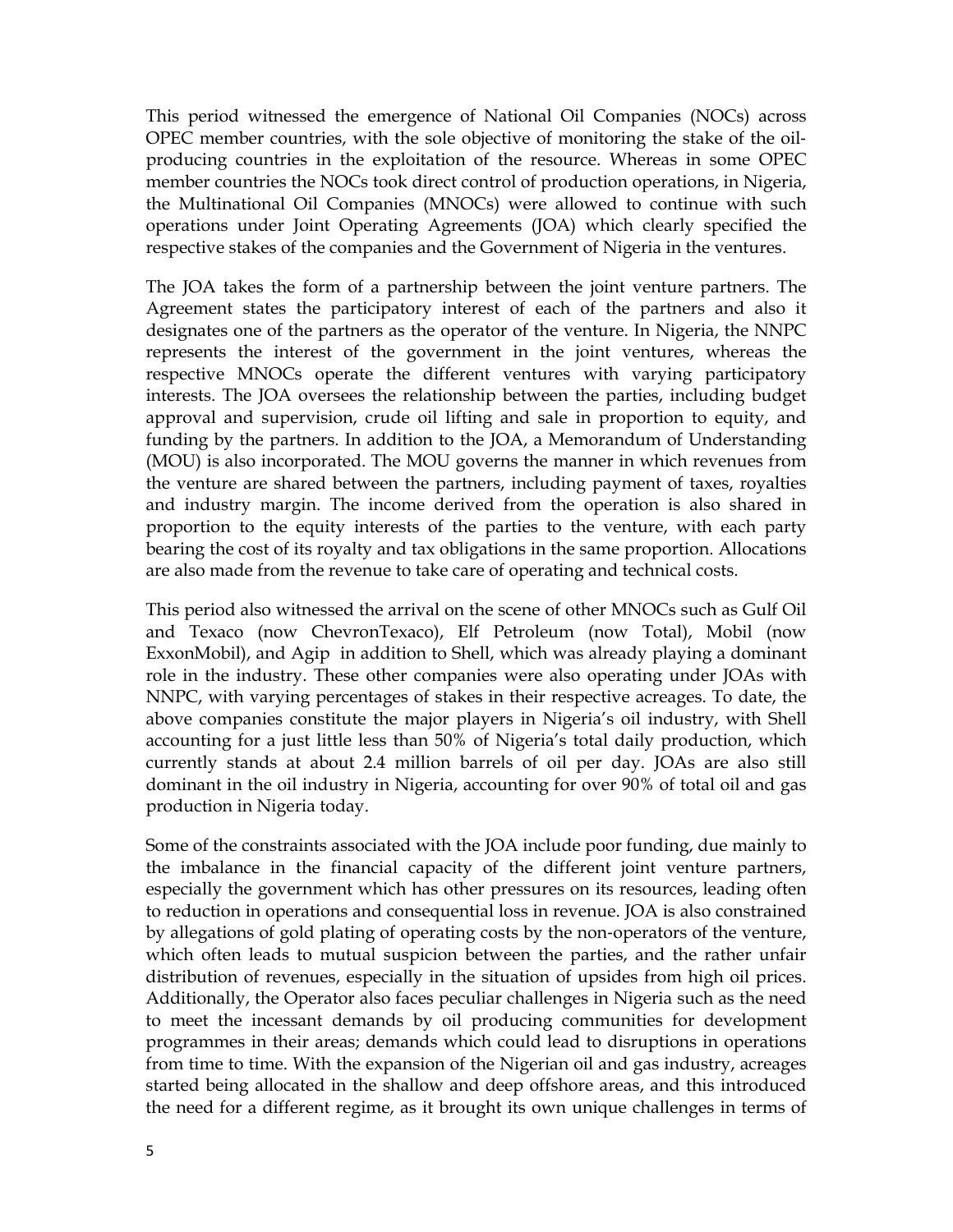funding and technical complexity. This led to the introduction of PSCs in the new offshore and inland basin acreages, which is gradually assuming prominence in the entire industry.

The emergence of offshore oil and gas operations and the granting of deep water acreages to the oil producing companies have however witnessed a shift from JOA regimes to Production Sharing Contracts (PSCs), with implications for the operation and regulation of the oil industry in Nigeria. This shift is attributable to a number of factors ranging from the complexity of operations in the offshore terrain, (which makes regulation under a JOA more difficult), to dwindling resources of the country, (which makes funding under the JOAs precarious for the government). At a time when the Nigerian government is intent on increasing oil and gas reserves and the country's production capacity without the necessary funds to back it up, a funding arrangement which achieves those objectives without having a negative impact on the scarce resources available for investment in other sectors of the economy is imperative.

The PSCs focus on the sharing of the output of oil and gas operations in agreed proportions between the Oil Company, as a contractor to the government, and the NOC, as the representative of government interests in the venture. Under a PSC, the contractor, usually a foreign oil company bears the entire cost and risk of exploration activities, and only reaps the rewards after a commercial find. In the event of a commercial discovery, the contractor recovers its costs fully from allocation of oil, referred to as 'Cost Oil'. Allowance is also made from production for royalties, after which the remainder of the production, called 'Profit Oil', is shared in agreed proportions between the company and the government as represented by the NOC. The Oil Company thereafter pays income tax on its profits from the venture. The oil and all the installations remain the property of Nigeria throughout the duration of the contract.

In Nigeria, this form of contractual arrangement is relatively new, and covers mostly acreages in the shallow and deep offshore areas and the inland basins. The major operators in Nigeria are still largely the holders of the PSCs but there have also been new entrants, made up of independent foreign oil companies, which enter into partnerships with indigenous companies to bid for oil blocks, and thereafter operate it in line with predetermined contractual arrangements. In addition to royalties, taxes and its share of profit oil, the government also earns revenue from signature bonuses paid by the oil companies upon successful bids. Most forms of payments under PSCs operating in Nigeria are made in oil, as the law provides for cost oil, tax oil, royalty oil and profit oil. Investment Tax Credits and Allowances are also available to the investors at the rate of 50% of the value of such investments.

Some of the advantages associated with PSCs include the relative flexibility in the management of the operations, and the fact that there is no financial burden on the host government, and even after a commercial find, the payment to the contractor is in oil, which does not attract any direct financial cost. Leveraging on the technical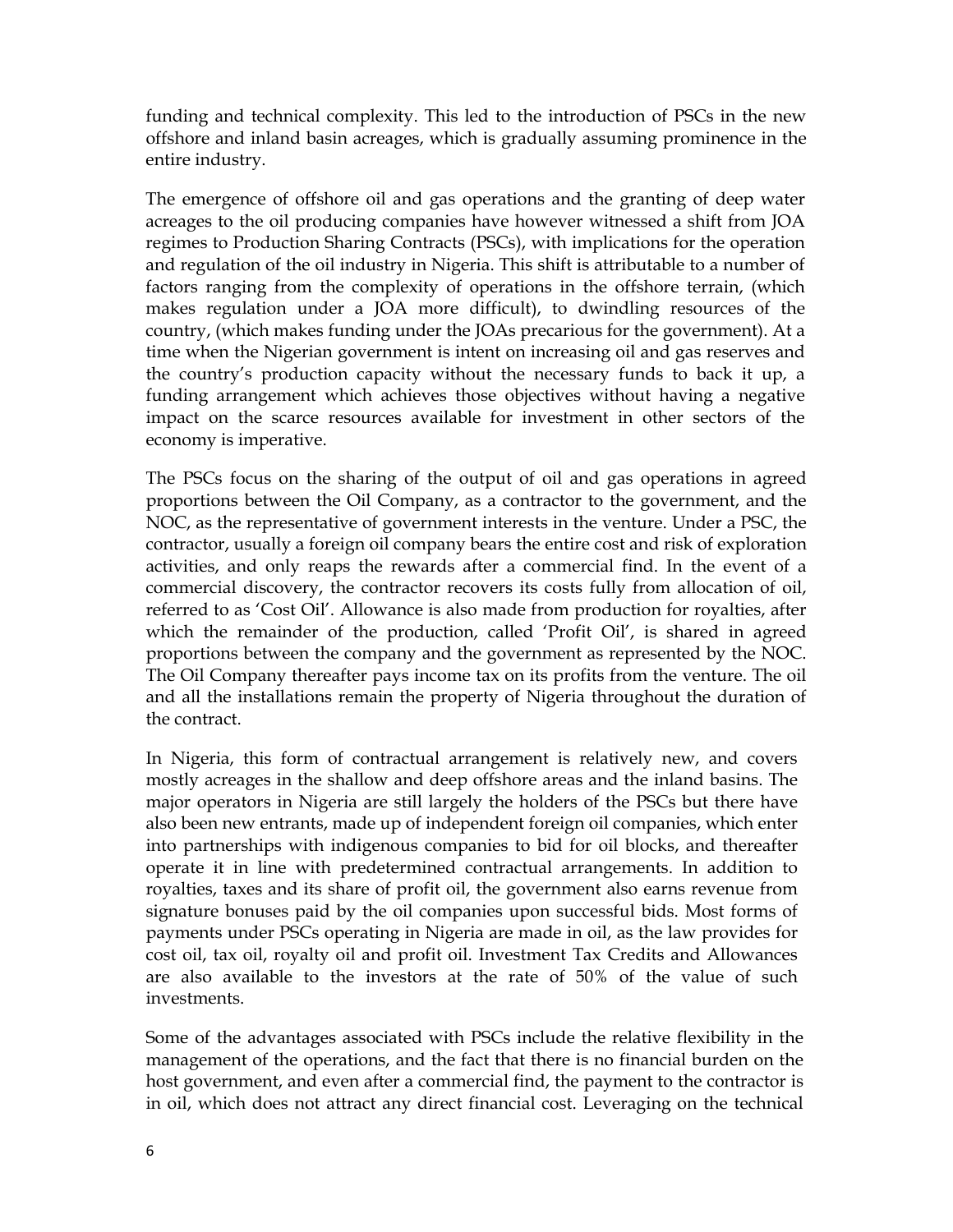know‐how and experience of the companies in such operations, the government can focus its energies in other areas of the economy while trusting that the oil and gas industry will develop at an acceptable pace without the usual trappings of cash call constraints.

In any event, the PSCs were not without some drawbacks such as the risky nature of the operation. For instance, in the event of an unsuccessful operation, millions of dollars could be completely lost, unless the local laws allow for costs from one acreage to be transferred to another, which is not always the case, and would depend on the provisions of the PSC entered into by the parties. Also, the fact that the contractor is usually allowed a relatively unfettered hand to draw up and execute its programme could lead to allegations of gold plaiting of costs.

The long term nature of transactions in the oil industry however usually mitigates some of these difficulties. The tendency is usually for both parties to strive to make room for flexibility in drawing up the terms, and also make provisions for renegotiation in the event that particular provisions are later found to be causing undue hardship.

Recently, there has been a conscious shift in the contractual structure in the oil and gas operation arrangement from the traditional JOA to PSC2.

#### **CHAPTER 3**

### **THE INFLUENCE OF INTERNATIONAL LAW ON THE SOURCE AND GROWTH OF NIGERIAN PETROLEUM LAW**

It is appropriate at this point to briefly address the issue of how the practice in international law relating to the exploration of the natural resources beneath the high seas has come to have a bearing or influence on Nigerian municipal law on petroleum. It is important to note that two important amendments were introduced to the scope of mineral oils Act 1914, in 1950<sup>3</sup> and 1959 respectively. By the 1950 amendment, the submarine areas of whatever constituted Nigeria's territorial waters at that time were to be regarded as "land" within its usage in the 1914 Act. As for the 1959 legislation, it empowered the Nigerian federal legislature to extend its future

<sup>2</sup>

http://pengassan.org/pdf/History%20of%20Nigerian%20Oil%20and%20Gas%20Industry. pdf

<sup>&</sup>lt;sup>3</sup> For a legislation of an earlier date in which reference to Territorial waters was made, see Territorial Waters Jurisdiction Act 1878, repealed by Section 4 of the Territorial Waters Act 1967 ( Now contained in Cap 428 Laws of the federation of Nigeria (LFN) 1990 as amended by 1998 No 1)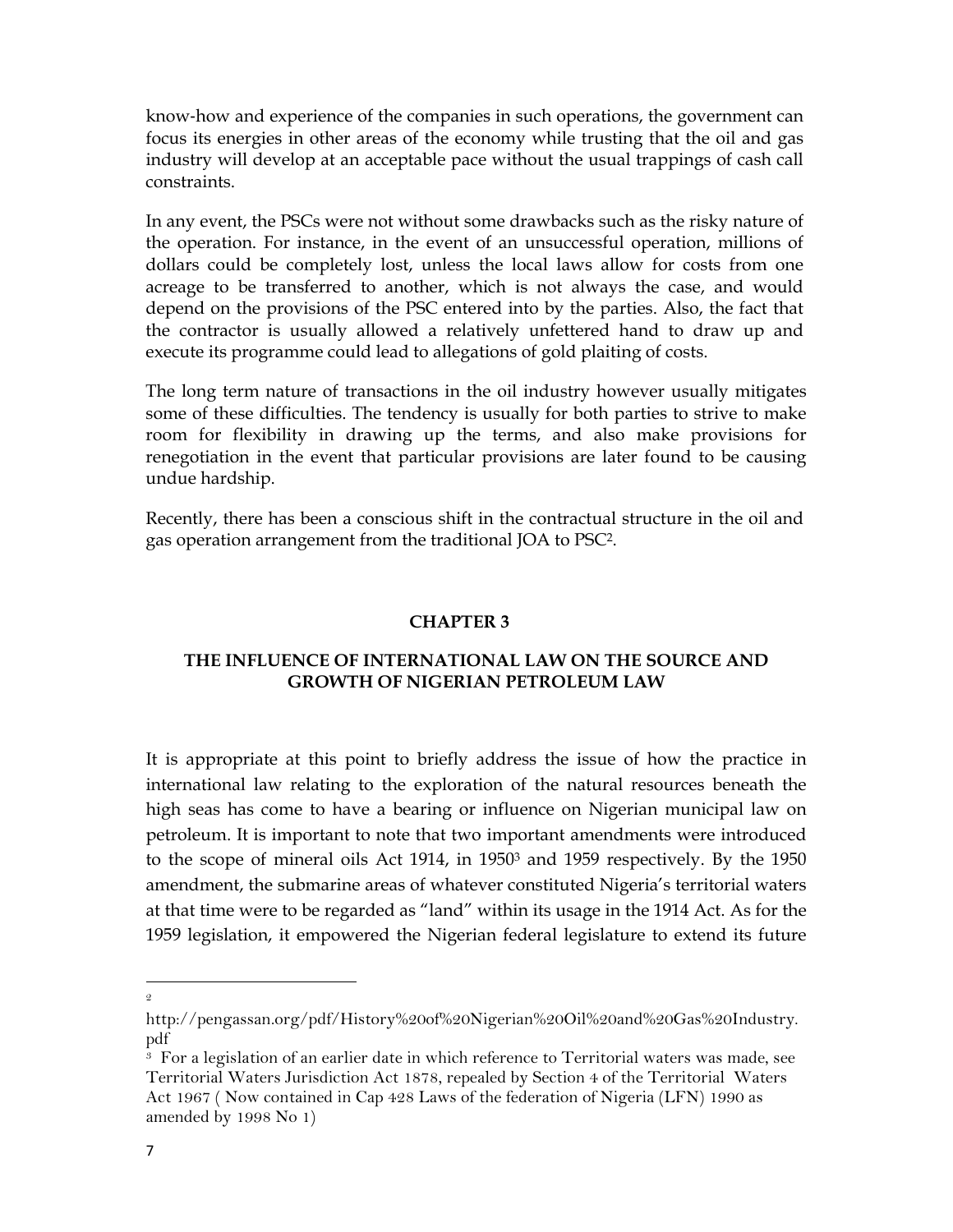legislative competence on mines and minerals, to cover the areas beneath other waters.

The 1959 amendments had the effect of extending the areas of the waters in in respect of which the Nigerian law on mining and minerals would apply, which naturally brought into purview of the Nigerian law on the subject, Nigeria's continental shelf areas. It is significant to observe that before the 1959 amendments, the Geneva international convention on the territorial sea, the contiguous zone and the Continental shelf had just been concluded in the spring of 19584 Under Article 2 of the Geneva Convention of the continental shelf 1958, the right of a sovereign coastal state to exercise control over exploration and exploitation of the natural resource of its continental shelf was recognized.

It is instructive to note that a number of United Nations' Conventions and Resolution have greatly assisted in the determination or issues relating to ownership of natural resources and the development of municipal law. For instance, the United Nations Convention on the Law of the Sea, the General Conventions on the Territorial Sea, the Contiguous zone and the Continental Shelf of 1958 had bearing on our Territorial waters Act 1967, thee Oil in Navigable Waters Act 1968 and the Exclusive Economic zone Act 1978

As indicated earlier, treaties create binding legal obligations only as between States and not individuals; hence treaties which will impact on the Nigerian Petroleum Industry are those which have been incorporated either wholly or in an amended form into municipal law by an Act of the National Assembly.

We shall now examine only treaties that have been passed into law by an Act of the National Assembly and these treaties will be reviewed in the overall context of oil exploration, production, and evacuation and transportation operations.

### **a Convention on the Continental Shelf, 1958**

This convention defines the rights of States to explore and exploit the natural resources of the continental shelf. To this end, the contracting parties agree that the Coastal States have sovereign and exclusive rights over the continental shelf for the purpose of exploration and exploitation of its natural resources.

  $4$  The conventions were signed on the 29<sup>th</sup> of April 1958 and Nigeria became party to them by virtue of British colony at the time. Upon gaining independence in 1960, these among other certain conventions and treaties earlier acceded to by Britain, were resubmitted to the United Nations Organization as conventions to which Nigeria as an independent nation would be party. The conventions on the Territorial sae and the Contiguous Zone came to force on the  $10<sup>th</sup>$  of September 1964 upon ratification by the required number of States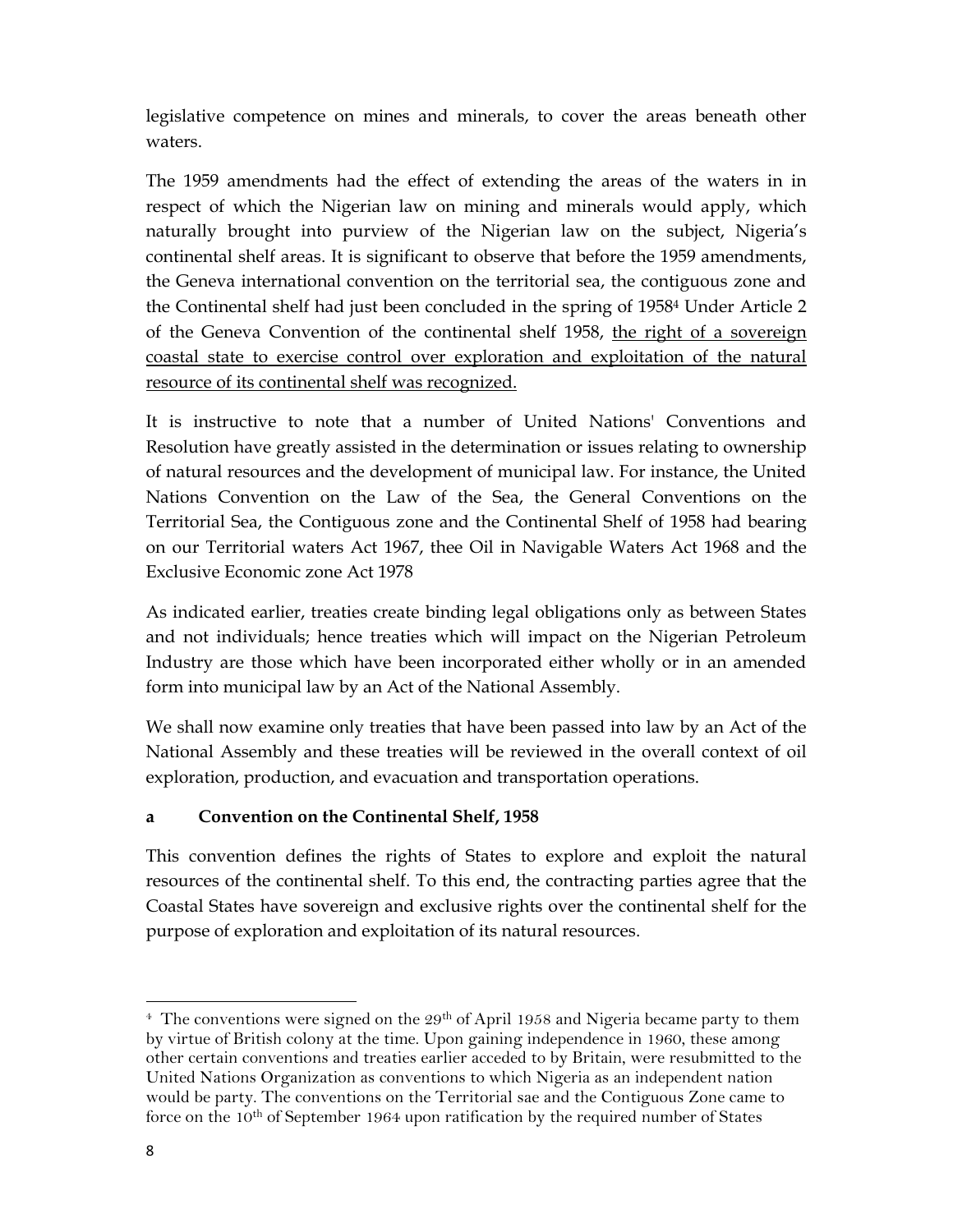Article 1 of the convention defines continental shelf as referring (a) to the seabed and subsoil of the submarine areas adjacent to the coast but outside the area of the territorial sea, to a depth of 200 metres or, beyond that limit, to where the depth of the superjacent waters admits of exploitation of the natural resources of the said areas; (b) to the seabed and subsoil of similar submarine areas adjacent to the coasts of islands.

However, Article 5 (1) places a limit on the right to explore and exploit by providing that the exploratory and exploitative right over the continental shelf shall not cause unjustifiable interference with navigation, fishing or the conservation of the living resources of the seas, or with oceanographic or other scientific research.

Some provisions of this convention have been incorporated into our laws in an amended form. Section  $1(1)$  of the Petroleum Act<sup>5</sup> vests the entire ownership and control of all petroleum in, under or upon any lands to which this section applies in the Federal Government of Nigeria. Sub-section 2 defines 'land' as used in section 1(1) of the Act to include the continental shelfs.

Also, the interpretation section of the act in section 15 defines "continental shelf' to mean "the seabed and subsoil of those submarine areas adjacent to the coast of Nigeria the surface of which lies at a depth no greater than 200 metres (or, where its natural resources are capable of exploitation, at any depth) below the surface of the sea, excluding so much of those areas as lies below the territorial waters of Nigeria".

### **b International Convention for the prevention of pollution of the Sea by Oil, 1954 (as amended in 1962): Incorporated under the Oil in Navigable Waters Act 1968**

This is an Act enacted to implement the terms of the International Convention for the prevention of pollution of the Sea by Oil, 1954 (as amended in 1962) ('OILPOL') and to make provisions for such prevention in the navigable waters of Nigeria. Section 1 makes it an offence for any ship to discharge oil or any mixture containing not less than 100 parts of oil in to a part of the sea known as the 'prohibited sea area' which are enumerated in the schedule to the Act and renders the owner or master of such infringing ship liable for the offence.

Furthermore, the Act makes it an offence for the discharge of oil into Nigerian waters. For the purpose of the Act, Nigerian waters will mean the territorial waters of Nigeria and all other waters (including the inland waters) which are within the limits and are navigable by sea-going ships. Also, where the discharge emanates from a vessel, owner or master of the vessel will be held liable; where the discharge

 <sup>5</sup> *(Op. Cit)*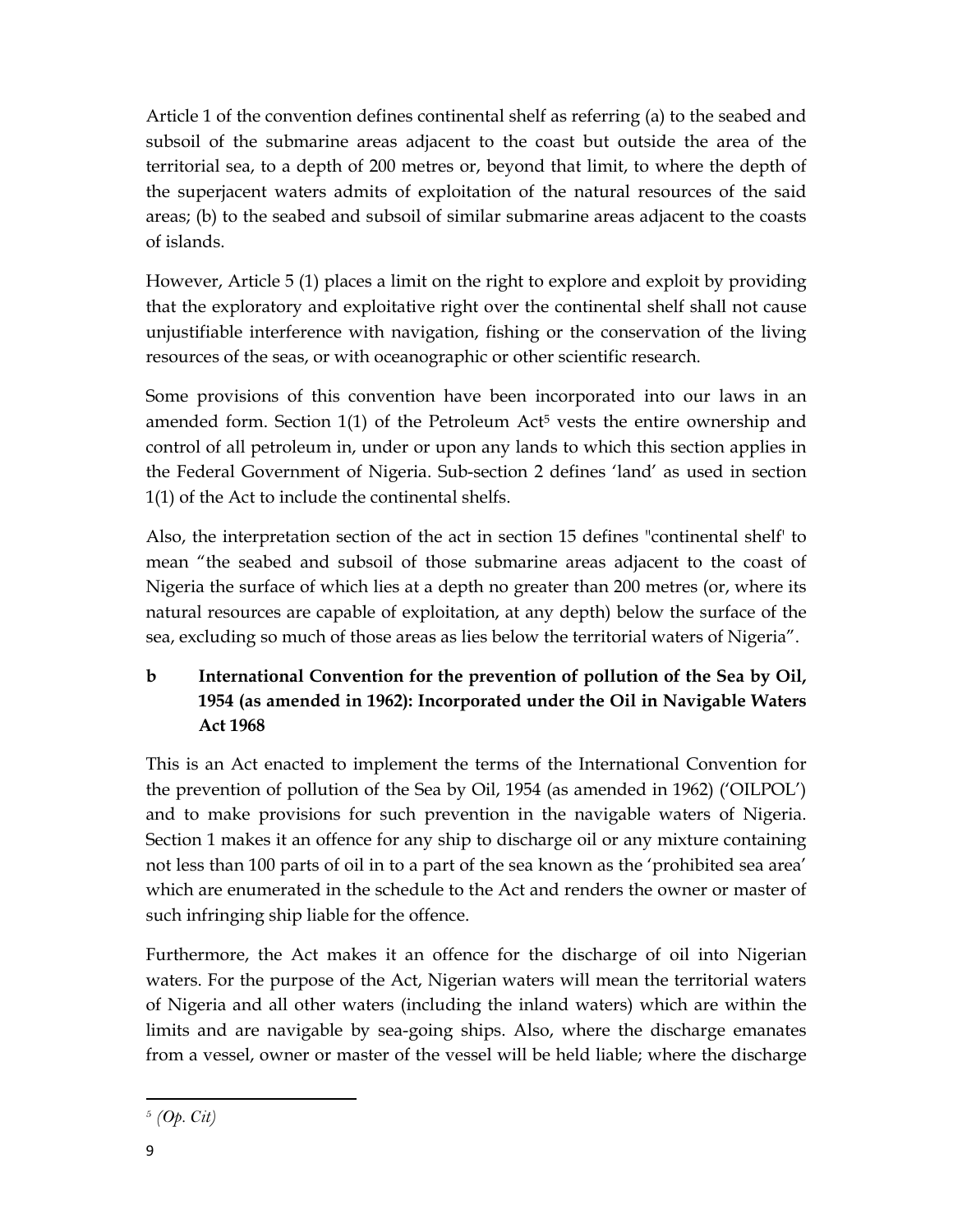is from a place on land, the occupier of that place will be held liable and where the discharge is from an apparatus used for transferring oil from or to a vessel, the person in charge of the apparatus will be rendered liable.<sup>6</sup>

Also, the Act permits the discharge of ballast water of vessels in which a cargo of dangerous petroleum has been carried provided the permission of the harbor authority was obtained. In such instance, the discharge of ballast water from such a vessel shall not constitute an offence provided that the conditions for discharge set by the habour authority are met and the ballast water contains no oil other than dangerous petroleum.7

The Act further empowers the Minister to make regulations requiring Nigerian ships to be fitted with equipments for the purpose of preventing or reducing the discharge of oil or oil mixtures in to the sea. There are also certain defences available to an accused person under the Act.

### **c International Convention for the prevention of pollution from Ships, 1973 and 1978 Protocol (Ratification and Enforcement) Act, 20078**

This Act came into force on April 11, 2007 and it was enacted to enable effect to be given in the Federal Republic of Nigeria to the International Convention for the Prevention of Pollution from Ships 1973 and the Protocol and for other related matters.

### **d Convention of the High Seas, 1958 (Geneva)**

The goal of this convention which entered into force in 1962 is to codify rules of international law relating to the High Seas. The obligation on every contracting party to the convention is to draw up regulations to prevent pollution of the seas by the discharge of oil from ships or pipelines or resulting from exploitation and exploration of the sea and its subsoil, taking into account existing treaty provisions on the subject.9

The convention<sup>10</sup> further requires parties to take measures to prevent pollution of the seas from the dumping of radioactive waste, taking into account any standards and regulations which may be formulated by competent international organizations. Although, the convention drew regulations concerning discharge of oil from ships or

  $6$  Section  $3(1)$  &  $(2)$  of the Oil in Navigable Waters Act 1968

<sup>7</sup> Section 3(3) of the Oil in Navigable Waters Act 1968

<sup>8 2007</sup> Act No 15

<sup>9</sup> O. Fagbohun, *"The Law of Oil Pollution and Environmental Restoration" (op. cit.)* pages 494 - 495

<sup>10</sup> Article 25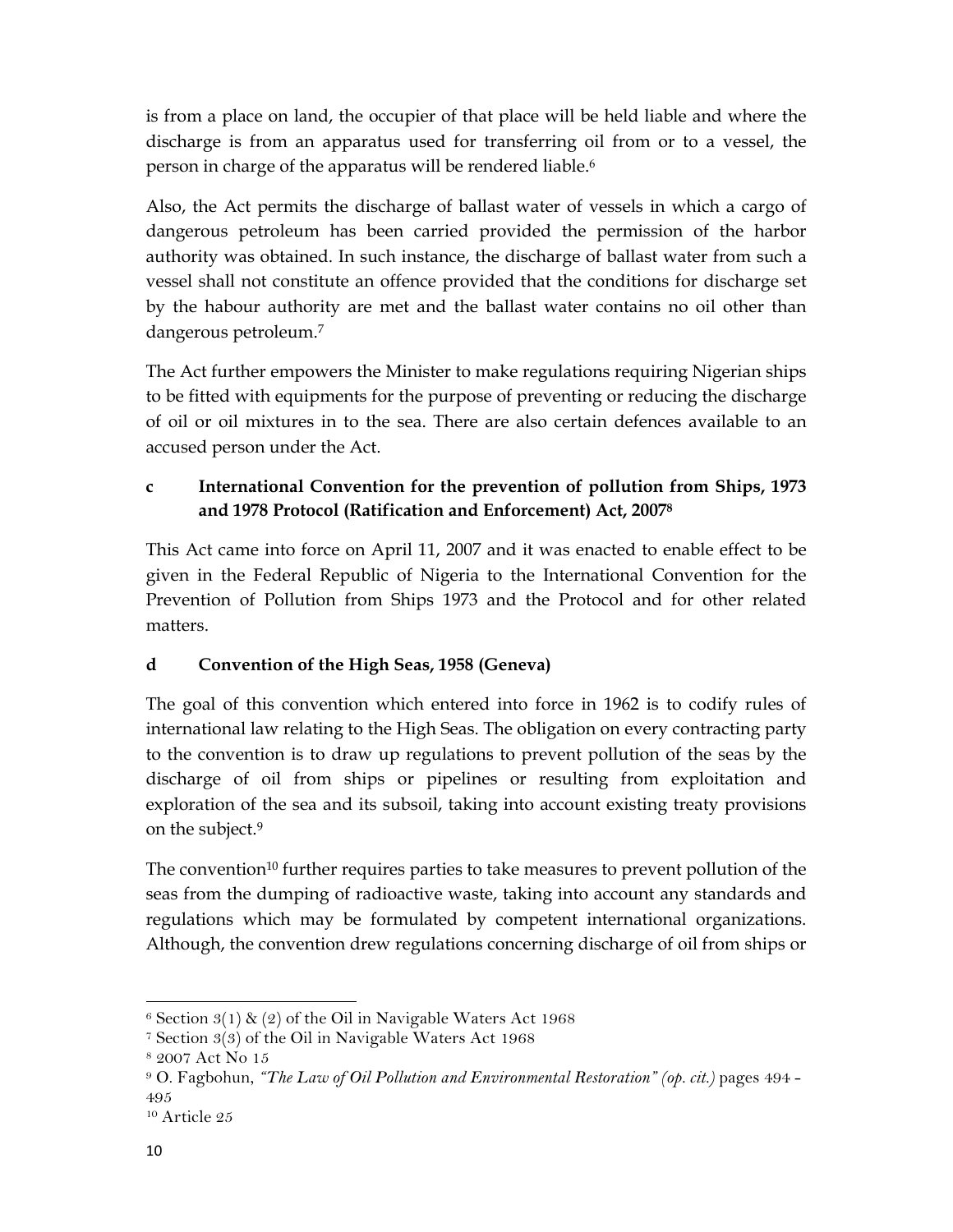pipelines or resulting from the exploitation and exploration of the seabed and its subsoil, its emphasis was more on ships and aircrafts.<sup>11</sup>

Though Nigeria is a party to this convention, the convention has not been enacted into our laws. However, the obligation imposed on parties by Article 24 of the convention led to the inclusion of certain provisions in the Petroleum Act and the Regulations made pursuant to the Act, such as the Oil Pipelines Act 1956 and the Oil Terminal Dues Act, 1965.12

### **CHAPTER 4**

### **INTERNATIONAL LAW IN THE NIGERIAN PETROLEUM INDUSTRY**

- 4.1. The Petroleum Act 1960
- 4.2. Organisation of Petroleum Exporting Countries.
- 4.3 Extent of Off-Shore Areas Covered by Nigerian Law
- 4.3.1 Exclusive Economic Zone Act

4.3.2 Territorial Waters Act

4.3.3 African Charter on Human and Peoples' Right

"Man has the fundamental right to freedom, equality and adequate conditions of life, in an environment of quality that permits a life of dignity and well-being and he bears a solemn responsibility to protect and improve the environment for present and future generations. In these respect, policies promoting or perpetuating apartheid, racial segregation, colonial discrimination and other forms of oppression and foreign domination stand condemned and must be eliminated."13

"State have, in accordance with the charter of the United Nations and the principles of International law, the sovereign right to exploit their own resources pursuant to their own environmental policies and the responsibility to ensure that activities

<sup>11</sup> Article 24; O. Fagbohun, *"The Law of Oil Pollution and Environmental Restoration" (op. cit.)* page 495

<sup>&</sup>lt;sup>12</sup> Fagbohun, *"The Law of Oil Pollution and Environmental Restoration" (op. cit.)* page 495<br><sup>13</sup> Principle 1 of the United Nations declaration on Human Environment "Stockholm

Convention" 1972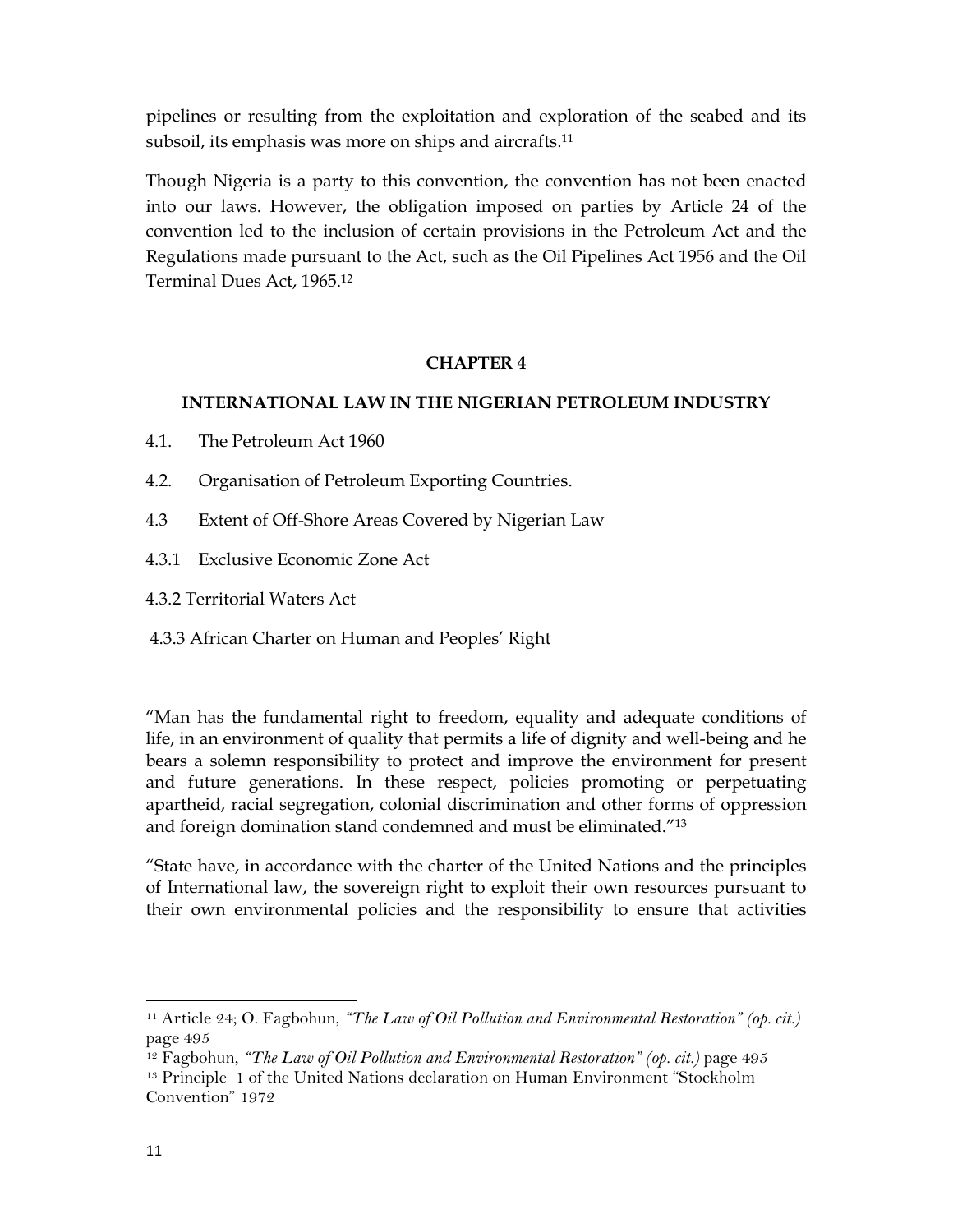within the jurisdiction or control do not cause damage to the environment of other states or area of beyond the limits of natural justice" 14

To ensure peace and stability in the relationship between states as it relates to the exploitation of petroleum; various concepts on the international front evolved to guarantee the sovereignty of states and peaceful co-existence .The concepts have formed the basis for various legislations and regulations in the Nigeria petroleum legal frame work. Nigeria has further identified by the international community as a major concern with regards to human rights violations and environmental degradation during the military era.

Significant contributions in the Nigeria petroleum sector would not have been made possible but for the role of international law especially because at the time oil was discovered the requisite skill needed to effectively regulate the oil industry was lacking, resort was therefore made to international law.

The developments propagated by international law could be seen in areas like.

- a. The Extension of the Right by a state to exercise exclusive permanent sovereignty over its natural resources.
- b. The Extension of the offshore areas over which a state could exercise both political and economic sovereignty over its natural resources ;
- c. Membership of OPEC;

- d. Establishment of The Nigeria National Petroleum Corporation and
- e. The enactment of the Nigeria Content Development Act 2010.

### **3.1 THE PETROLEUM ACT 1960.**

In the 1960s, government interest in the oil industry was limited to collection of taxes, royalties and lease rentals. Many of the countries began to agitate for greater control over their natural resources in reaction to the control of their economies by the old colonial masters.

**In 1962 the resolution of the permanent sovereignty over Natural Resource was adopted by majority of the General Assembly of the United Nations. The Resolution asserted that the right of the people to freely use exploit their natural resource is inherent in their sovereignty**. In the spirit, the 1969 Petroleum Act was enacted which vested the entire ownership and control of all petroleum in, under or upon all land in Nigeria Territorial Waters in the Nigeria Government.15

The developments propagated by international law could be seen in areas like the passage of the **United Nations resolution on Permanent Sovereignty** 

<sup>14</sup> Principle 7 of the United Nations s declaration on Human Environment "Stockholm Convention" 1972

<sup>&</sup>lt;sup>15</sup> Article written by O Akinjide,"Legal Framework of the Nigeria Petroleum l Industry ",April 1,2001 .Articles published by the Law firm of Akinjide & Co.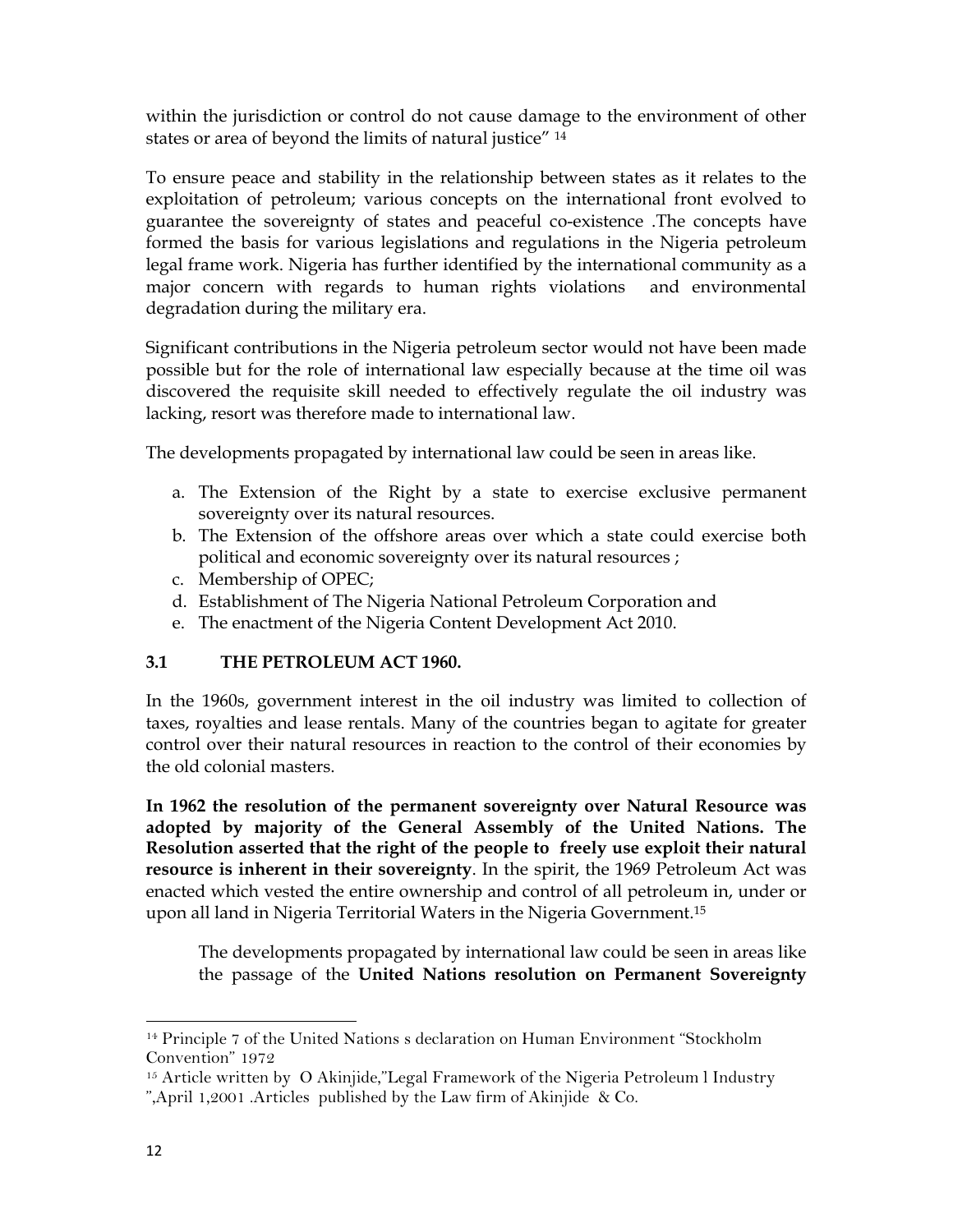**over Natural Resources.16** ln 1962, the General Assembly disbanded the Old Economic Order and reinstated the sovereign rights of host countries of investor transnational corporations to their natural resources. This landmark resolution was adopted, reiterated and reaffirmed in a number of other resolutions. In resolution 88 (XIII) of 19 October 1972, the Trade and Development Board of the UN Conference on Trade and Development (UNCTAD) reaffirmed the sovereign right of all countries freely to dispose of their natural resources for the benefit of their national development.

### **3.3 EXTENT OF OFFSHORE AREAS COVERED BY NIGERIA LAW.**

IN 1969, the first major attempt at the comprehensive composition of a legal framework was formulated hence the promulgation of the Petroleum Decree (ACT) by the military government<sup>17</sup>. Section  $1(2)$  of the Act could also be traced to the Geneva international conventions. The section reads thus:

*"This section applies to all land (including land covered by water) which-*

- *a. Is in Nigeria; or*
- *b. Is under the territorial waters of Nigeria; or*
- *c. Forms part of the continental shelf areas; or*
- *d. Forms part of the exclusive economic zone of Nigeria"*

This encapsulates onshore and offshore areas that are covered under the Nigerian law. Under Section 1(2)(b), **the Geneva International Convention on Territorial Sea and Contiguous Zone18** was followed. The Convention provides for a three mile coastal water belt measured from the low water mark or from selected baselines drawn at a distance from the coast. The convention provided for a twelve mile contiguous zone to the territorial sea over which the coastal state may not exercise sovereign rights but can nevertheless exercise control of its territorial sea rights and compliance with its municipal regulations from within that zone. Nigeria has adopted the twelve nautical miles by virtue of the **Territorial Waters Act19** as referred to by the act. By adoption of the convention, in the words of Etikerentse,

<sup>16</sup> GA Res 1803, 17 UN GAOR. Supp (No 17) UN Doc A/5217 (1962)

<sup>17</sup> Now Petroleum Act Cap P10 Laws of the Federation 2004

<sup>18</sup> Geneva International Convention on Territorial Sea and Contiguous Zone Signed on the 29th of April 1958

<sup>19</sup> Cap 428 Laws of Nigeria 1990 as amended by Sections 2(a) and (b) of the Territorial Waters (Amendment) Act, 1998 No 1 now Chapter T5 of the Laws of the Federation 2004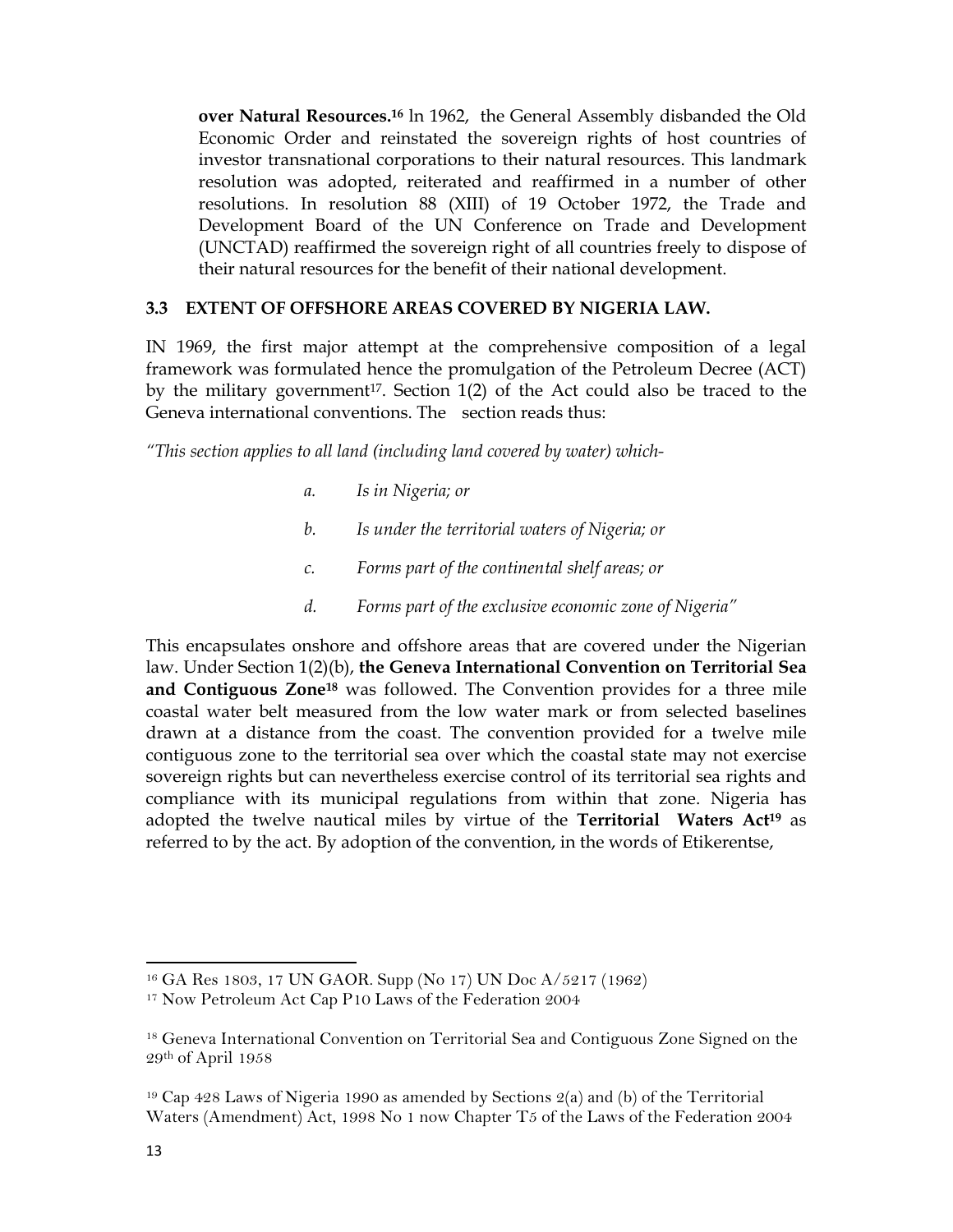### *"...a coastal state's local legislation is recognized by international law, to extend to its territorial sea with the same degree of enforcement..."20*

Section  $1(2)(c)$  includes the continental shelf areas<sup>21</sup> which by the **Geneva Convention on the Continental shelf** 1958 recognizes the sovereign rights of a coastal state to exercise control over such an area for the purpose of exploring it and exploiting its natural resources. This was domesticated in Section 1 of the act and also by the **Offshore Oil Revenues Act of 1971 No 9.** This by implication meant that licences and leases given under the Act covers continental shelf areas under which the Minister of Petroleum through the Department of Petroleum Resources has the authority to make regulations.<sup>22</sup> Section  $1(2)(d)$  is a product of the amendment made in 1998.

### **3.3.1 Exclusive Economic Zone Act**

An Exclusive economic Zone (EEZ) is a seazone prescribed by the United Nations Convention on the Law of the Sea over which state has special rights over the exploration and use of marine resources, including energy production from water and wind.23. It stretches from the baseline out to 200 nautical miles from its coast. In colloquial usage, the term may include the Continental shelf. The difference between the territorial sea and exclusive economic zone is that the first full confers sovereignty over waters, whereas the second is merely a "Sovereign Right" which refers to the coastal state's right below the surface of the sea. The surface waters as can be seen in the map, are international waters<sup>24</sup>.

Pursuant to this international Law, Nigeria enacted its Exclusive Economic Zone Act on the 2nd of October 1978 to preserve its rights under the United Nations convention on the Law of the sea.

The Exclusive Economic Zone<sup>25</sup> is a concept that resulted from the United Nations Conference on the law of the Sea, Nigeria began to legislate on the matter in line with the convention in 1978 with the Exclusive economic zone Act<sup>26</sup>. However this

 $22$  See Regulation 62(1) of the Petroleum (Drilling and Production) Regulations

<sup>20</sup> Etikerentse G, *Nigerian Petroleum Law* (Dredew, Lagos:2004)P-15; See also Regulation 24 of the Petroleum (Drilling and Production) Regulations

<sup>21</sup> Portion of the sea bed or ocean floor which lies before the sea of a littoral country generally up to a depth of 200 meters and which forms a geographical and geological prolongation of the continental land mass;

<sup>23</sup> Part V-Exclusive Economic Zone, Article 56,Law of the Sea.United Nations . 24 ibid

<sup>25</sup> Area of the sea extending from 370.65kilometres in respect of which a coastal state may exercise sovereign rights for the purpose of exploring and exploiting, conserving and managing the natural resources whether renewable or non-renewable of the sea bed, the sub soil and the superjacent waters within such areas.

<sup>26</sup> Chapter E11, Laws of the Federation 2004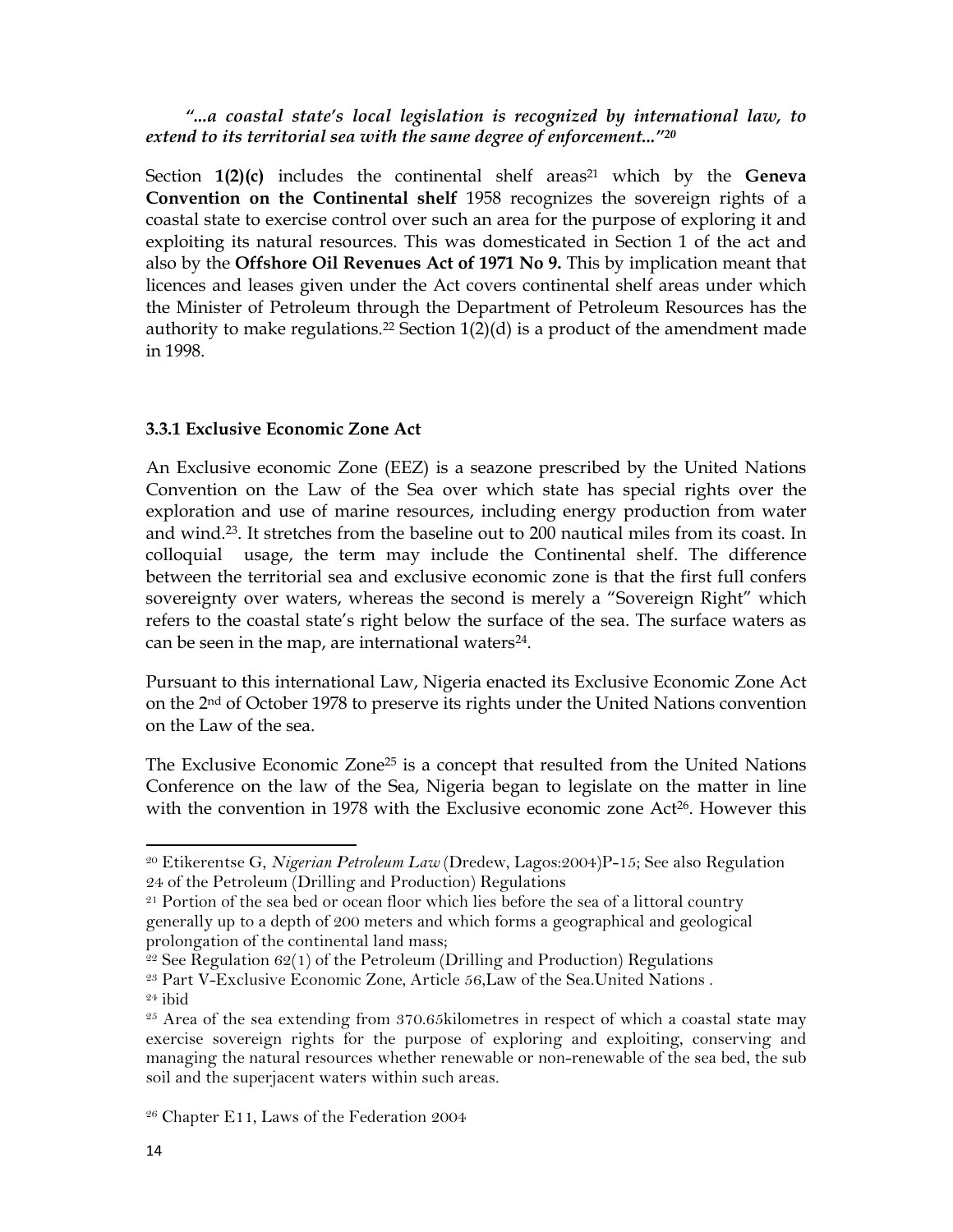concept did not apply to exploration resources until the Petroleum (Amendment) Act 1998 No 2. The combined effect of section 1 as a whole encapsulates Nigeria's rights over these zones as part of the Nigerian state for the purposes of the Act.

### **3.3.2 TERRITORIAL WATERS ACT.**

Territorial waters as defined by the 1982 United Nation Convention on the Law of the sea is a belt of coastal waters extending at most 09 nautical miles (16.7km, 10.4mi) from the baseline(usually the mean low water mark) of a coastal state. The territorial sea is regarded as the sovereign territory of the state ,although foreign ships both military and adjustment of theses boundaries is called in International Law "Maritime Delimitation".27

**3.3.3 African Charter On Human And Peoples' Rights** enacted into law and incorporated into Nigerian legal system by the African Charter on Human and People's Rights (Ratification and Enforcement) Act CAP A10 LFN, 2004 which sets out as a Schedule thereto, the full text of the African Charter on Human and Peoples' Rights. The provisions of this law are particularly relevant in appraising the case of the oil producing areas of the Niger Delta of Nigeria.

**Article 21** states specifically with reference to natural resources that:

"1. All peoples shall freely dispose of their wealth and natural resources. This right shall be exercised in the exclusive interest of the people. In no case shall a people be deprived of it.

2. In case of spoliation the disposed people shall have the right to the lawful recovery of its property as well as to an adequate compensation…"

The Petroleum Act by virtue of Sec 2 (1) and (2) also provided for the grant of oil exploration licenses, oil prospecting licenses and the oil mining leases to companies incorporated in Nigeria.

The Petroleum Act of 1969 replaced the Mineral Oils Act and required that within ten years, any holder of an OML license should ensure that the number of citizens of Nigeria employed by him in connection with the lease in managerial, professional and supervisory grades shall reach at least 75% of the total number of persons employed by him in those grades. The lessee was to provide a report of compliance in June and December every year. However, there are no records showing regulatory actions against any of the international oil companies (IOCs).

The Act also introduced major changes especially in such matters as duration, rent and royalties, employment terms, training and transfer of technology. These changes in the legislation were necessary owing to the fact that by 1969, there were as many as fourteen Multi National Oil Companies (MNOCs) from six different countries

<u> La Carlo de la Carlo de la Carlo de la Carlo de la Carlo de la Carlo de la Carlo de la Carlo de la Carlo de l</u>

<sup>27</sup> United Nation 1982 convention on Law of the Sea.United Nations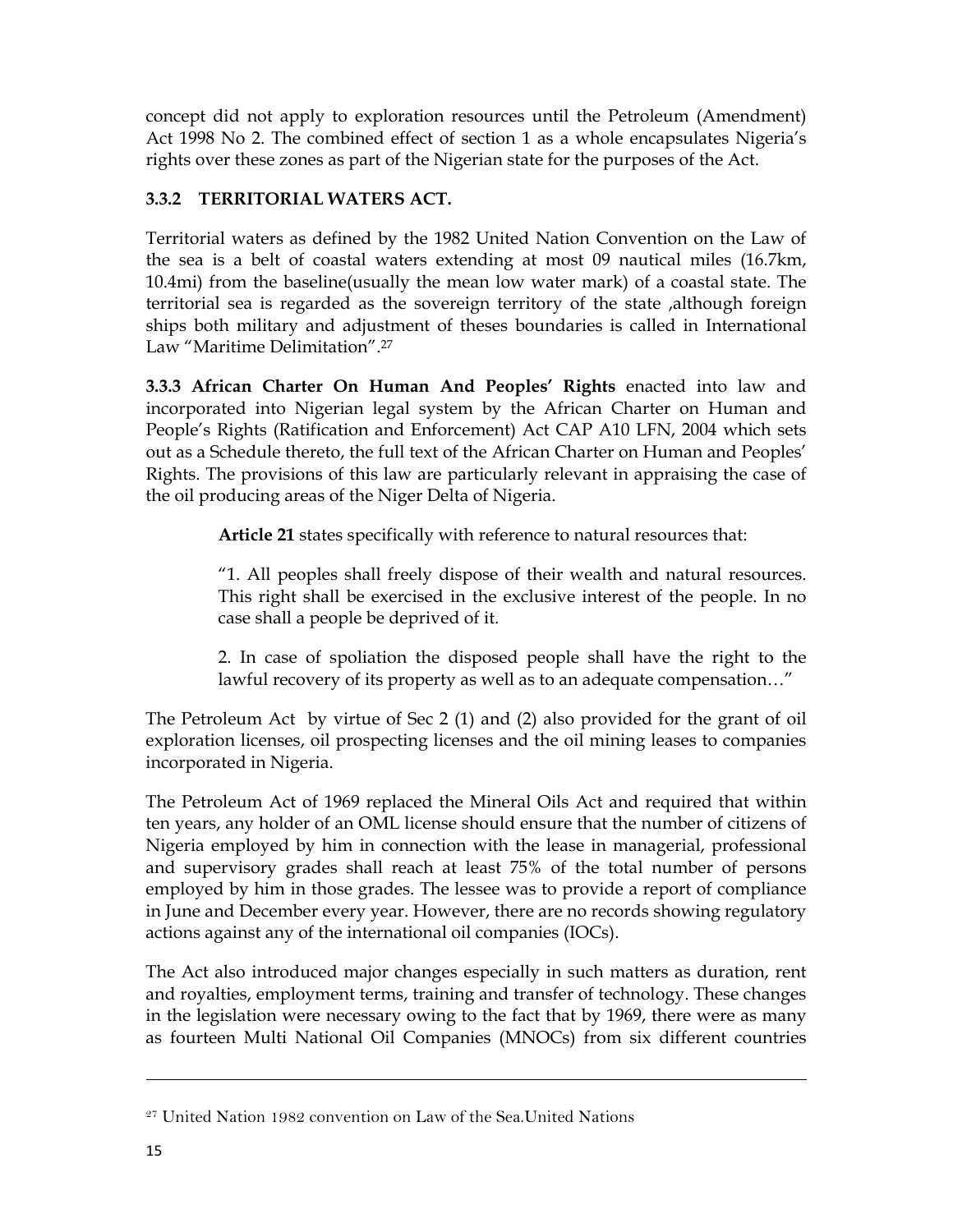engaged in petroleum development activities in Nigerian either in partnerships or on their own. Besides, at that time, Nigeria had begun to feel the impact of oil proceeds on her economy and wanted more control and regulation of the operation of the industry. Even after independence, the Nigerian Government did not embark on or concern itself with making oil policies for the country until 1967. The first participation arrangement effected by Nigeria was SAFRAP (now) in 1971. Government acquired 35 percent participation interest in ELF's operations as a precondition for allowing the company to resume operations in Nigeria after the Civil War. In October of the same year, its options to acquire 33 1/3 percent in AGIP'S operations was implemented.

Another notable International concept that has been domesticated in Nigeria is Continental Shelves

### **Oil and gas regulations in Nigeria**

Laws and regulations in the petroleum industry are aimed at guarding stakeholders against plausible risks and outlining the framework in which government policies and objectives are to be effected in the industry. In order to ensure smooth operation in the industry there must be Laws and Regulations.

The major legislation in the Nigerian petroleum industry are;

- the Petroleum Act Cap P10 LFN 2004 (the Petroleum Act),
- the Nigerian National Petroleum Corporation Act Cap N123 LFN 2004 (the NNPC Act),
- the Petroleum Profits Tax Act Cap P13 LFN 2004 (the PPTA)
- the Nigerian Oil & Gas Industry Content Development Act 2010 (the NCDA)
- the Associated Gas Reinjection Act 2004 and the Associated Gas Re-injection (Amendment Act) 2004 (the Associated Gas Acts),

There exist also some other legislations made to regulate specific aspect of the operations in the industry. For instance, the Deep Offshore and Inland Basin Production Sharing Contracts Act No. 9, Laws of the Federation of Nigeria, 1999. This law provides the general framework for the operation of PSCs in Nigeria. It also provides for the applicable royalties, tax regimes, and the manner in which costs and profits are allocated between the parties in the contract.

As a result of the impact of petroleum contamination and environmental degradation associated with exploitation and production of petroleum resources, the government has taken steps to regulate the operation of the petroleum operator for the safety of the citizenry. Many approaches have been developed for the safety and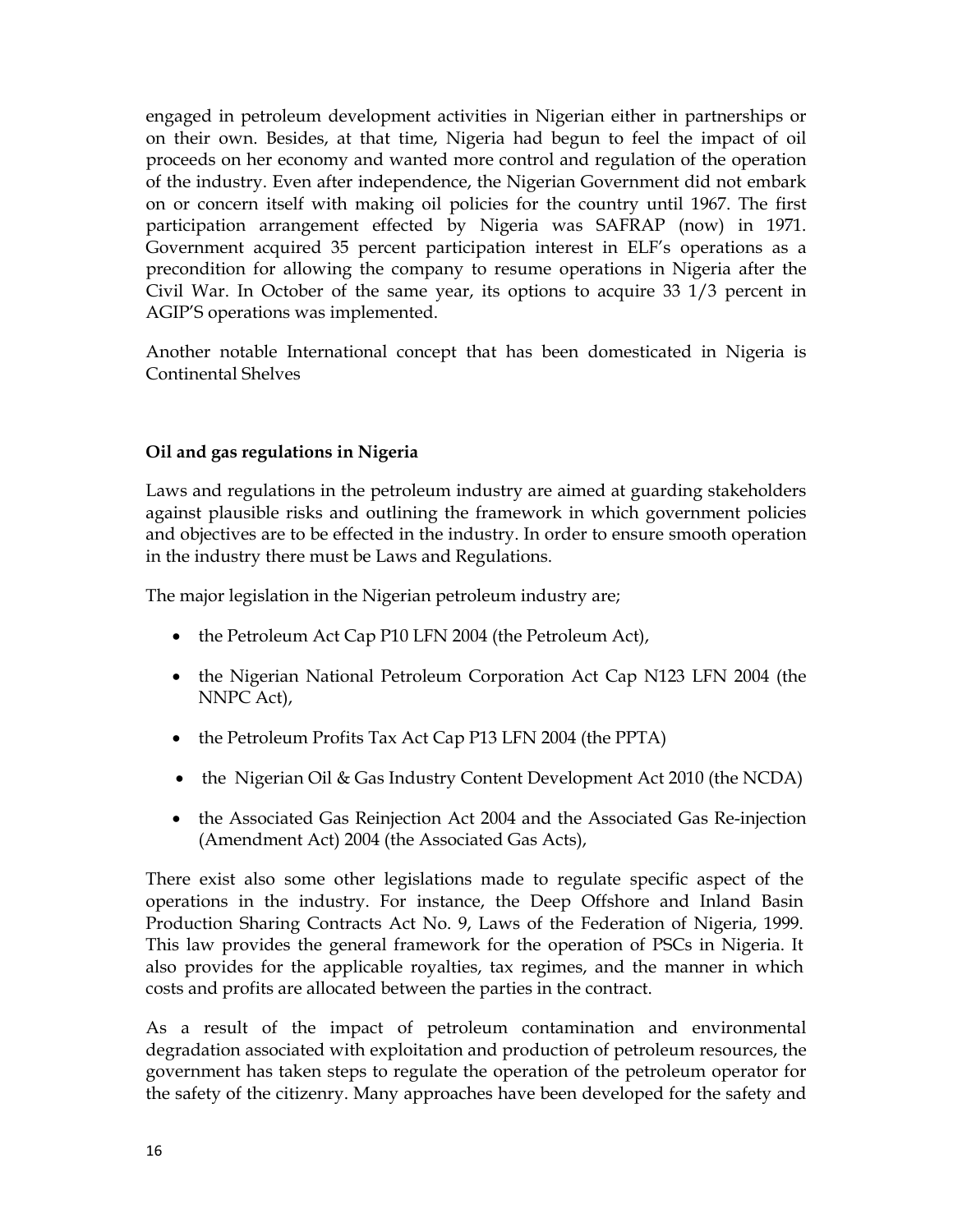management of environmental impact of oil and natural gas exploration and production operations in the country.

Consequently, there has been institutionalization of several statutory laws and environmental regulations to regulate the Nigerian petroleum industry. Over the past years, the Government has promulgated laws and regulations so that oil and gas exploration and production operations, on both onshore and offshore oilfields, could be controlled by systems of limits which aim at minimizing the associated environmental impacts. Some of the related environmental laws and regulations in the oil and gas sector include;

- Oil Pipelines Act 1956 (amended in 1965);
- Mineral Oils (Safety) Regulations (1963);
- Oil in Navigable Waters acts (1968);
- Petroleum Acts (1969);
- Associated Gas Re–injection Act (1979);
- the Federal Environmental Protection Agency (FEPA) Act (1988);
- the National Policy on the Environment, 1989 (revised in 1999);
- National Environmental Protection (Effluent Limitations) Regulations (1991); Environmental Protection (Pollution Abatement in Industries Generating Wastes) Regulations (1991);
- Environmental Impact Assessment (EIA) Act (1992), and
- Department of Petroleum Resources (DPR) Environmental Guidelines and Standard for the Petroleum Industry in Nigeria (EGASPIN) (2002).

Most of these statutory laws and regulations provide the framework for petroleum resources exploration and exploitation in Nigeria and only some of these environmental regulations give guidelines on issues of petroleum pollution. Although the environmental laws and regulations in Nigeria have been poorly implemented, numerous environmental agencies have regulations that affect the exploration, development and production operations in the petroleum industry in Nigeria.28

The establishment of FEPA in 1988 significantly changed the legal status quo of environmental regulation in the Nigeria petroleum industry. Under the 1988 FEPA Act, penalties and enforcement mechanisms were imposed, multinational oil companies could be held liable for costs of clean–up, restoration and multinational

 28 Salu, A., "Securing environmental protection in the Nigerian oil industry. Modern Practice," Journal of Finance and Investment Law, 3 (2). 1782-1788, 1999.)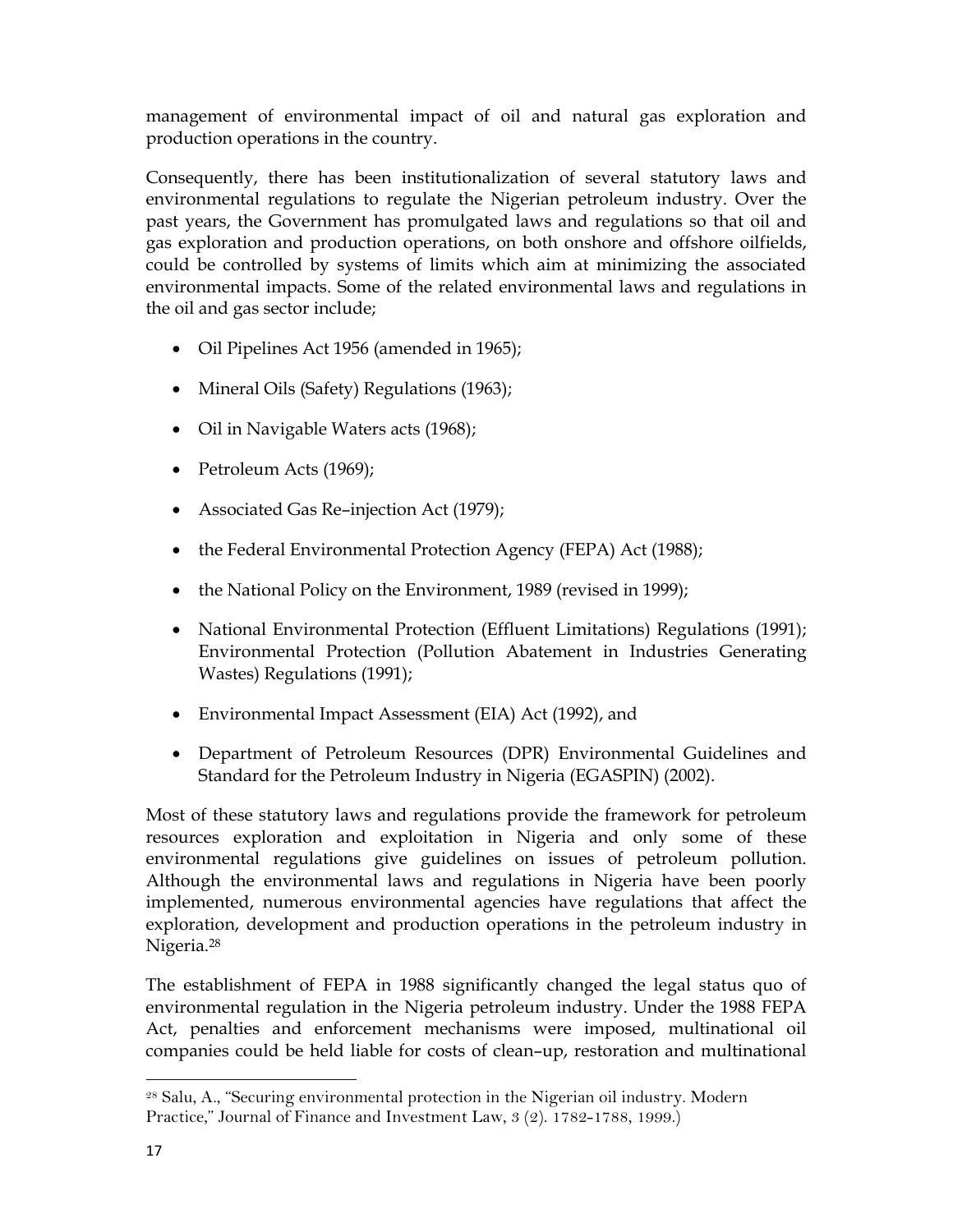oil companies could pay compensation to parties injured by their illegal practices. However, the existing statutory laws and regulations for environmental protection applicable to the Nigerian petroleum industry appear to be grossly inadequate and ineffective.29

According to Doyle, the government's environmental regulations are often affected by the limitations of technology, the need to support industry and the influence of public opinion.30

The participation of communities in the environmental decision–making process is a relatively new process and often ineffective with little or no sustainable development goals.31

Unfortunately, the multinational oil companies operating in the Niger Delta region have failed to adopt sustainable exploration and production practices due to increased costs of complying with environmental regulations. Although comprehensive system of environmental regulations is now in place, environmental pollution associated with oil and gas exploration and production operations has continued to persist under these laws for several reasons.

Recently, Nigeria has sought to refurbish the legislative framework in the oil and gas industry. This can be seen in the draft of the Petroleum Industry Bill (PIB), which is presently before the parliament for necessary approval. The draft comprises amongst other things, changes to the taxation regimes, onshore developments and a revised royalty structure. Passage of PIB will have a significant impact on the Nigerian petroleum industry.

#### **CHAPTER 5**

#### **CONCLUSION**

It is trite to say that significant contribution in Nigerian petroleum industry would have not been made possible but for the role of international law. The essence of

<sup>29</sup> Eaton, J. P., "The Nigerian Tragedy, Environmental Regulation of Transnational Corporations, and the Human Right to a Healthy Environment," Boston University International Law Journal, 15 261-571, 1997.)

<sup>30</sup> Doyle, A. B., S. S. R. Pappworth, and D. D. Caudle, "Drilling and Production Discharges in the Marine Environment," Environmental Technology in the Oil Industry, S. Orszulik, ed., pp. 155-187: Springer Netherlands, 2008.

<sup>31</sup> O Adomokai, R., and W. R. Sheate, "Community participation and environmental decision-making in the Niger Delta," Environmental Impact Assessment Review, 24 (5). 495-518, 2004.